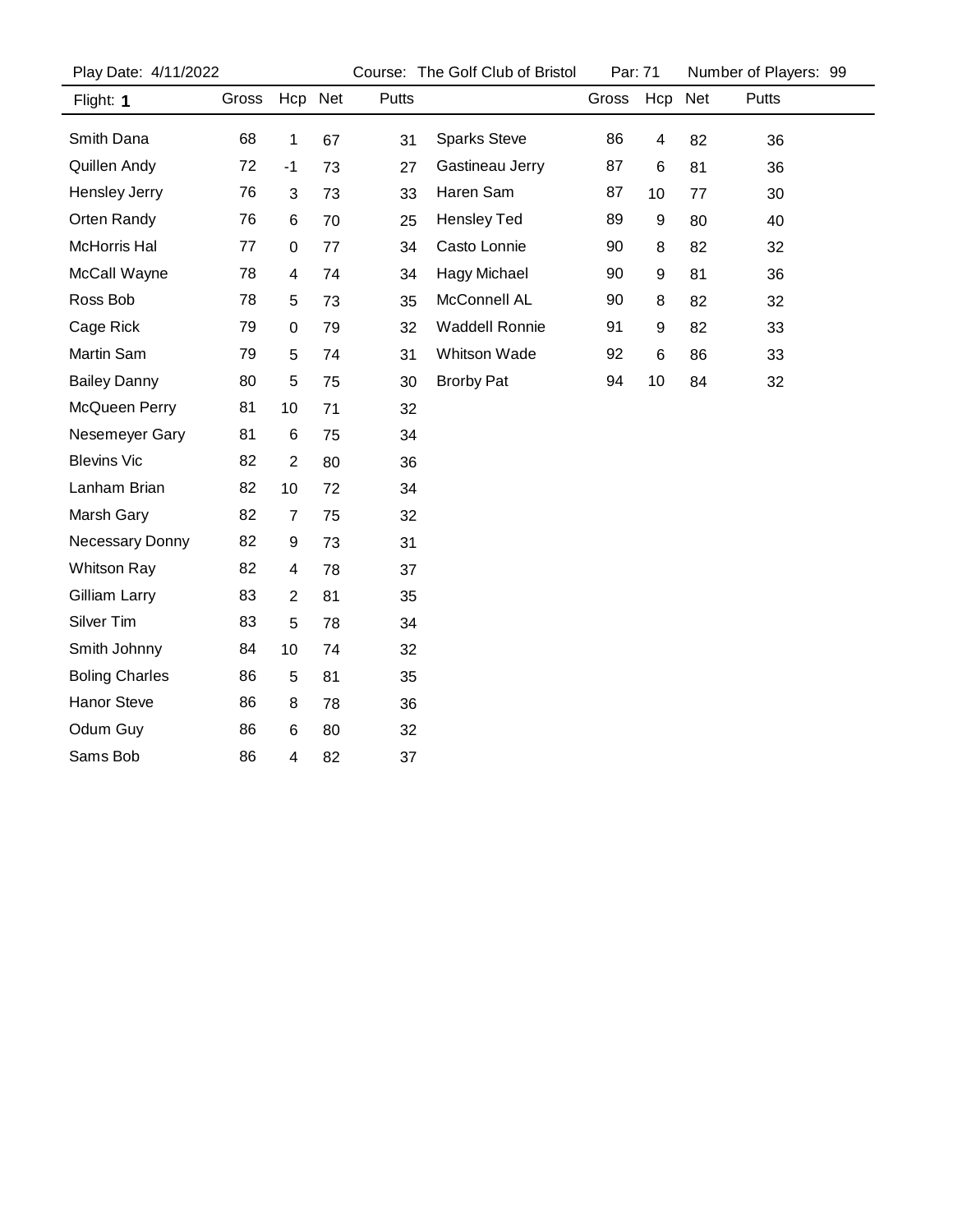| Play Date: 4/11/2022     |       |         |    |       | Course: The Golf Club of Bristol | Par: 71 |         |    | Number of Players: 99 |  |
|--------------------------|-------|---------|----|-------|----------------------------------|---------|---------|----|-----------------------|--|
| Flight: 2                | Gross | Hcp Net |    | Putts |                                  | Gross   | Hcp Net |    | Putts                 |  |
| <b>Edwards Carl</b>      | 82    | 12      | 70 | 34    | Wortman Dave                     | 99      | 18      | 81 | 35                    |  |
| <b>Miller David</b>      | 83    | 13      | 70 | 35    | Gould Dan                        | 100     | 15      | 85 | 35                    |  |
| Fife Bob                 | 84    | 11      | 73 | 29    | McGee Wayne                      | 100     | 18      | 82 | 35                    |  |
| Harrison Jeff            | 86    | 11      | 75 | 35    | <b>Bell Michael</b>              | 101     | 19      | 82 | 37                    |  |
| Presnell Ray             | 88    | 14      | 74 | 36    | <b>Bradshaw Carl</b>             | 102     | 18      | 84 | 34                    |  |
| Wilder Jesse             | 88    | 11      | 77 | 32    | <b>Higgins Mike</b>              | 105     | 15      | 90 | 39                    |  |
| <b>Carper David</b>      | 89    | 11      | 78 | 36    | Shake Jim                        | 106     | 17      | 89 | 40                    |  |
| <b>Bell Larry</b>        | 91    | 14      | 77 | 37    |                                  |         |         |    |                       |  |
| <b>Garnett Charlie</b>   | 91    | 13      | 78 | 36    |                                  |         |         |    |                       |  |
| Hogan John               | 91    | 15      | 76 | 34    |                                  |         |         |    |                       |  |
| Marsh Kent               | 91    | 12      | 79 | 35    |                                  |         |         |    |                       |  |
| <b>Rindfleisch Perry</b> | 91    | 16      | 75 | 33    |                                  |         |         |    |                       |  |
| <b>Kramer David</b>      | 94    | 15      | 79 | 34    |                                  |         |         |    |                       |  |
| Poe Chuck                | 94    | 15      | 79 | 38    |                                  |         |         |    |                       |  |
| Campbell David           | 95    | 19      | 76 | 39    |                                  |         |         |    |                       |  |
| Dunlap Wayne             | 95    | 19      | 76 | 34    |                                  |         |         |    |                       |  |
| Olszta Ken               | 96    | 14      | 82 | 37    |                                  |         |         |    |                       |  |
| Swift Gary               | 96    | 14      | 82 | 31    |                                  |         |         |    |                       |  |
| <b>Clark Mack</b>        | 97    | 18      | 79 | 35    |                                  |         |         |    |                       |  |
| Snodgrass Herbert        | 97    | 17      | 80 | 34    |                                  |         |         |    |                       |  |
| <b>Andrews Clifford</b>  | 98    | 16      | 82 | 36    |                                  |         |         |    |                       |  |
| Archer John              | 98    | 13      | 85 | 39    |                                  |         |         |    |                       |  |
| <b>Scalf Michael</b>     | 98    | 15      | 83 | 38    |                                  |         |         |    |                       |  |
| Johnson Don              | 99    | 14      | 85 | 38    |                                  |         |         |    |                       |  |